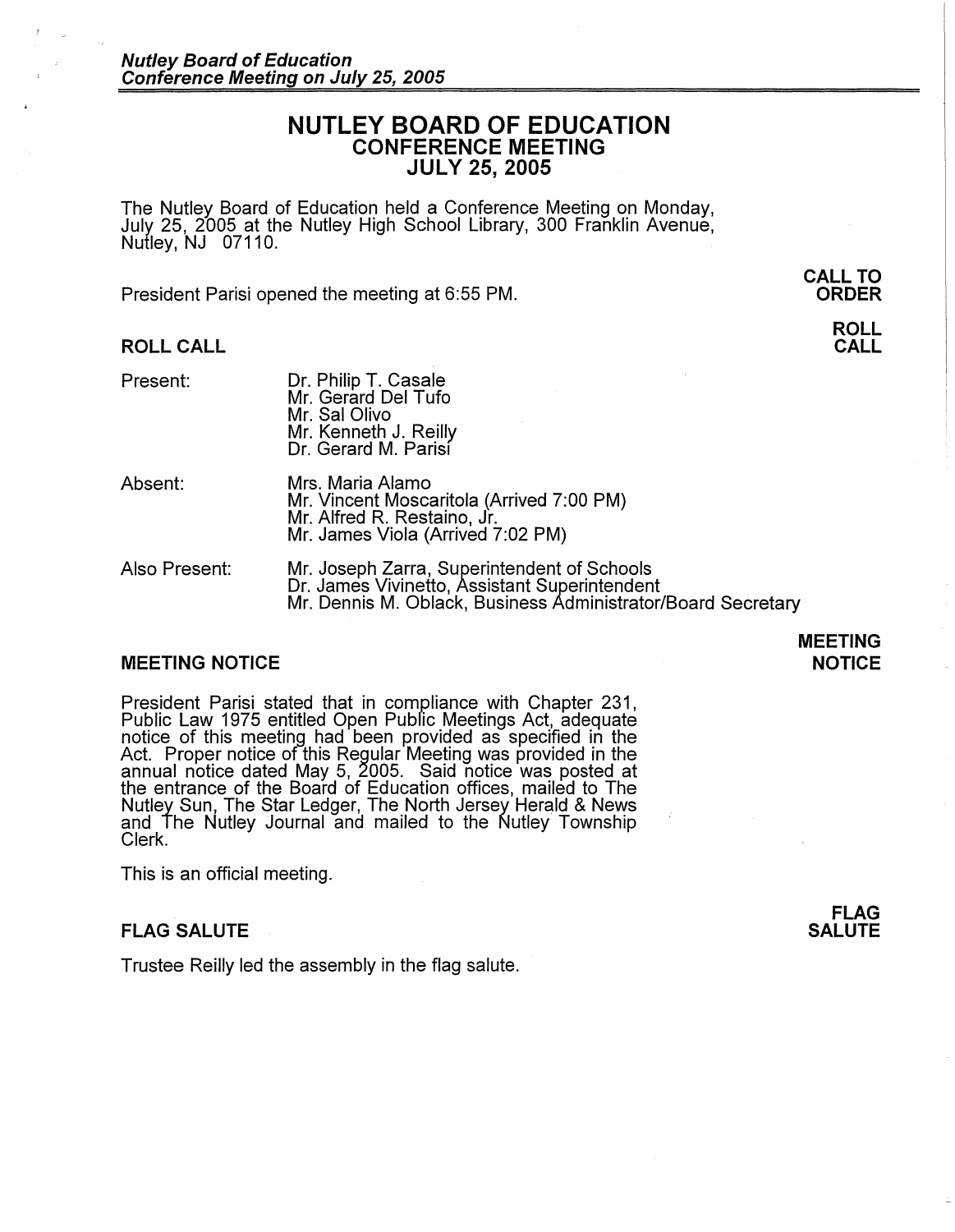### **ITEMS DISCUSSED**

President Parisi introduced Barbara Hirsch, Director of Special Services, for a presentation on a innovative Special Education pilot project with The Children's Institute.

Ms. Hirsch introduced Dr. Bruce Ettinger, Director of the Children's Institute, to discuss establishment of a collaborative pre-school program housed at Lincoln School.

Trustee Moscaritola arrived at 7:00 PM.

Trustee Viola arrived at 7:02 PM.

Dr. Ettinger described the programs at The Children's Institute in general and the proposed satellite pre-school autistic program in particular. Seven children are needed to make the program particular. Seven children are needed to make the program<br>viable. We have three children in district and Ms. Hirsch is contacting other nearby districts to locate other possible candidates. Dr. Ettinger answered several questions from the trustees.

## **MOTION TO ADJOURN TO EXECUTIVE SESSION**

At 7:30 PM Trustee Reilly moved and Trustee Olivo seconded the following resolution:

WHEREAS, the Board of Education will be discussing matters exempt from public discussion pursuant to N.J.S.A. 10:4-12,

**NOW,** THEREFORE, BE IT RESOLVED that the Board of Education recess to closed executive session at this time in the conference room to discuss personnel matters, and

BE IT FURTHER RESOLVED that the results of the discussions will be made public by inclusion on the agenda of a subsequent meeting of the Board of Education or when the reasons for discussing such matters in closed session no longer exist.

The motion was unanimously approved by voice vote.

## **RECONVENE**

At 7:56 PM the Board reconvened in open public session on a motion by Trustee Reilly seconded by Trustee Casale, and unanimously approved by voice vote.

President Parisi asked various trustees to move the resolutions to be voted upon.

## **ADJOURN**

There being no further business the meeting was adjourned at 8: 10 PM on a motion by Trustee Reilly, seconded by Trustee Moscaritola and unanimously approved by voice vote.

**ADJOURN** 

**OPEN MEETING** 

### **EXECUTIVE SESSION**

#### **ITEMS DISCUSSED**